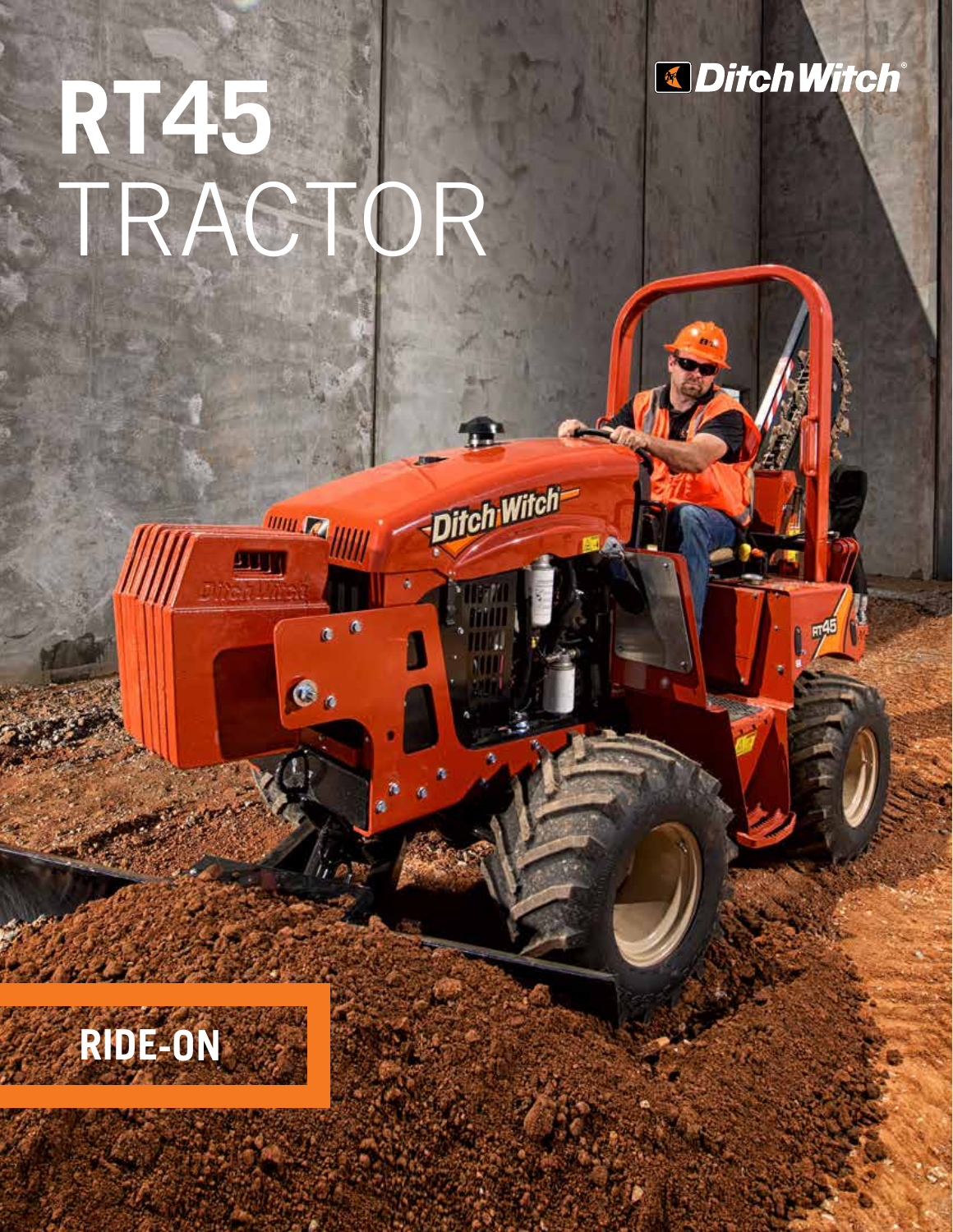## **RT45** TRACTOR

User-friendly operation, with color-coded speed/ direction and attachment controls easily accessible by operator; backfill blade controlled by a highly responsive joystick.

1

Advanced operator presence system designed to promote safety by stopping the engine when operator leaves the seat.

2

Operator's station features one-piece molded instrument console designed to provide ample legroom and greater visibility.

**Ditch Witch** 

3

Direct-coupled, high-torque digging chain motor designed for increased production and reliability.

9

10

Easy-to-use foot pedal that controls infinitely variable ground drive forward and reverse.

8

**AT45** 

Heavy-duty engine mount for high-vibration applications.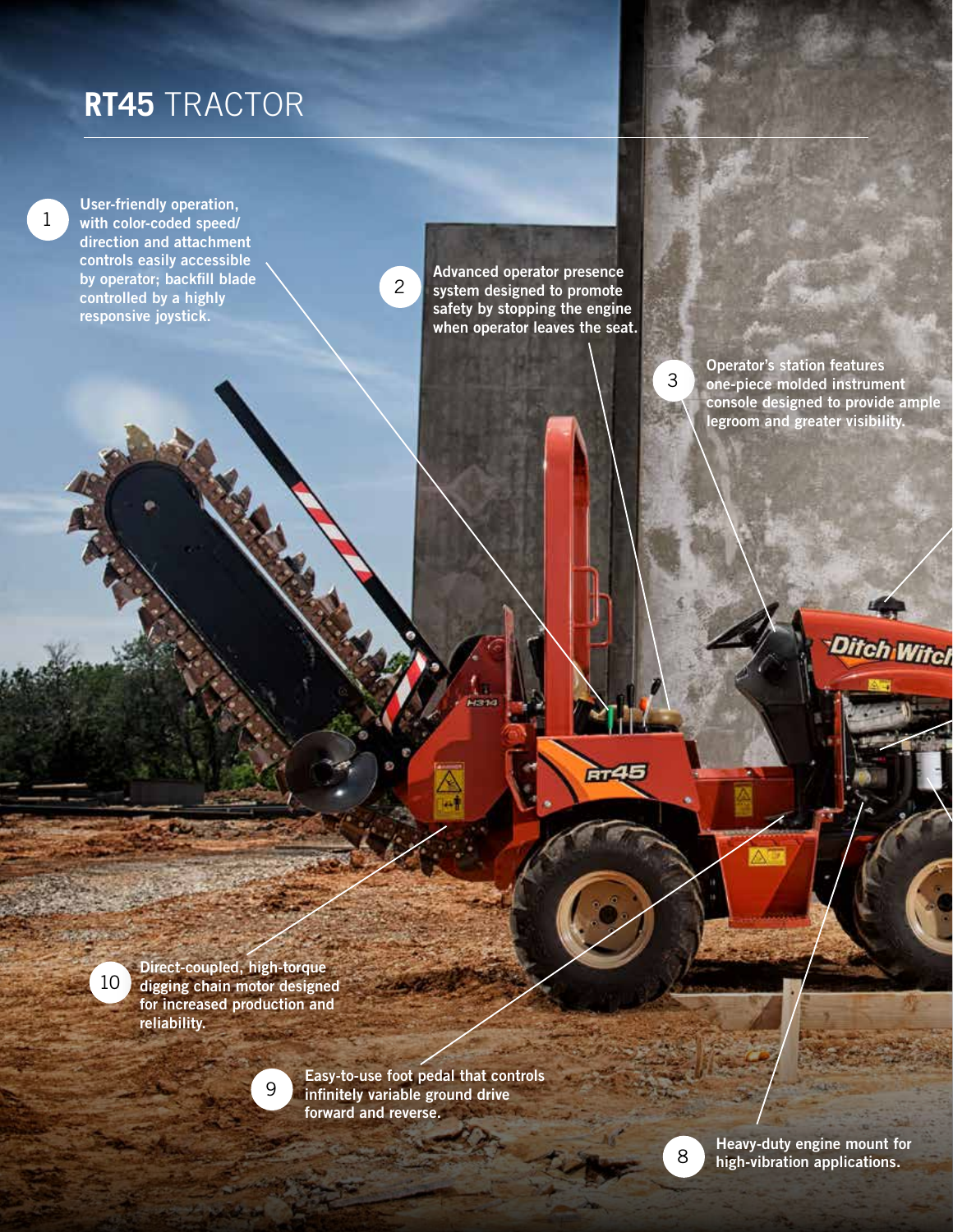

Advanced air-filtration system designed to improve engine performance; air filter elements are easy to access and replace.

> Exhaust system is mounted under a composite hood with a horizontal exhaust pipe, diverting noise and hot air from the operator.

6

5

Tier 4, 49-hp (36.5-kW) Deutz® diesel engine is designed for minimal maintenance and maximum operator productivity.

With the increased horsepower from its Tier 4 engine, the new Ditch Witch<sup>®</sup> RT45 is the ideal machine to muscle through the earth—with your choice of trencher, backhoe, earth saw, vibratory plow, microtrencher, or combination trencher/plow attachments—while you enjoy its roomy, comfortable operator's station. With their exceptional power and many customer-driven design features, it's no surprise that Ditch Witch trenchers have been the rental industry's number one choice in this horsepower class for the last 50 years.

**WE'RE IN THIS TOGETHER.** 



4



Engine service points are easily accessible from one side, simplifying maintenance.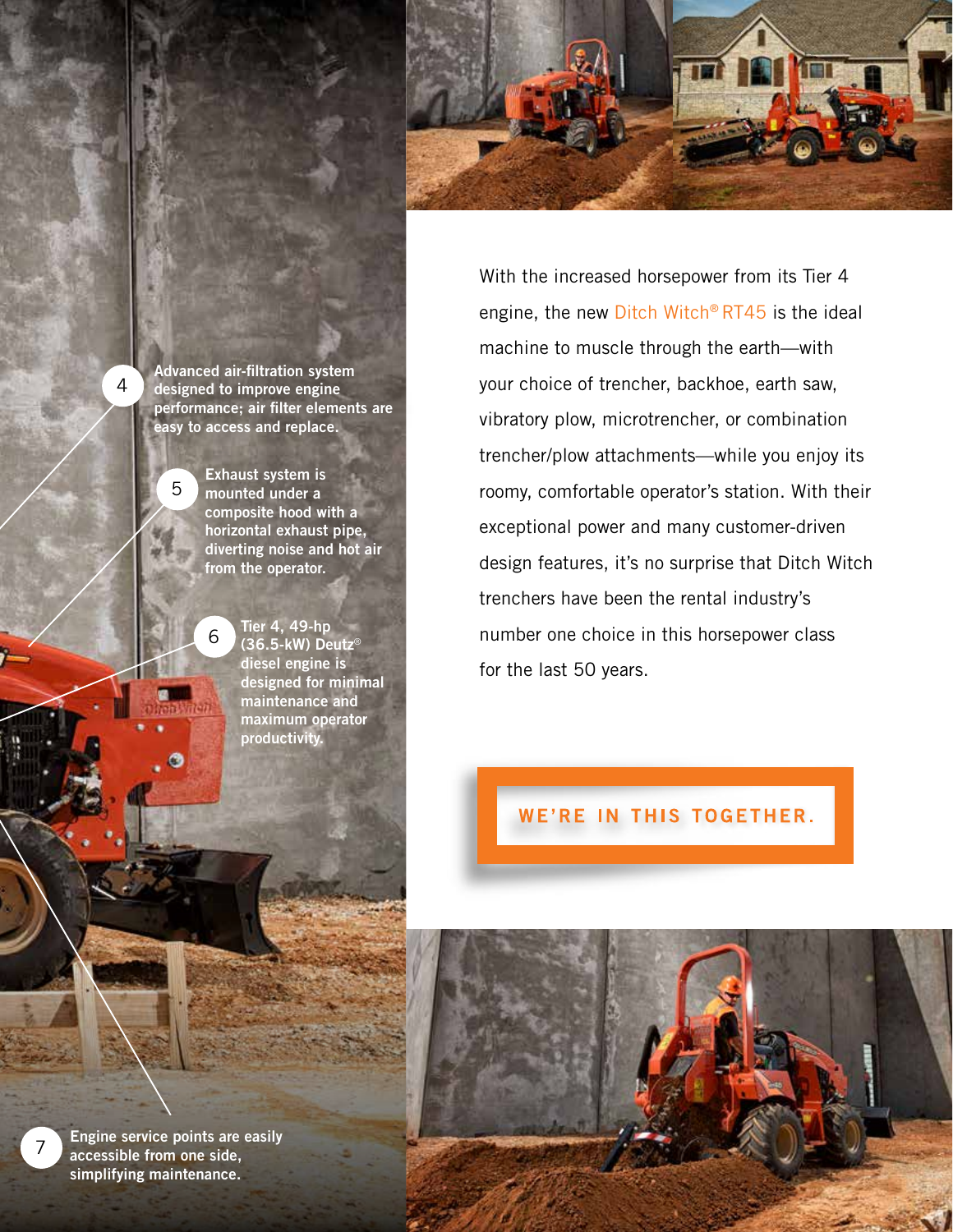## **RT45 TRACTOR** ATTACHMENTS















#### **U.S. METRIC**

#### H331 VIBRATORY PLOW

| Angle of departure             | $22^{\circ}$ |                  |
|--------------------------------|--------------|------------------|
| Cover depth, feed blade, max   | 24 in        | 610 mm           |
| Transport length, plow w/blade | 169 in       | 4.3 <sub>m</sub> |

#### H350 TRENCHER/PLOW COMBO

| <b>DIMENSIONS*</b>                                                                                                                                                                                                             |              |            |
|--------------------------------------------------------------------------------------------------------------------------------------------------------------------------------------------------------------------------------|--------------|------------|
| Angle of departure                                                                                                                                                                                                             | $33^\circ$   |            |
| Trench depth, max                                                                                                                                                                                                              | 42 in        | 1.1 m      |
| Trench width, min to max                                                                                                                                                                                                       | $6-8$ in     | 150-200 mm |
| <b>PLOW DIMENSIONS</b>                                                                                                                                                                                                         |              |            |
| Angle of departure, transport, 18-in (457-mm) blade                                                                                                                                                                            | $17^{\circ}$ |            |
| Cover depth                                                                                                                                                                                                                    | 24 in        | 610 mm     |
| <b>GENERAL</b>                                                                                                                                                                                                                 |              |            |
| As considered that the contract of the contract of the contract of the contract of the contract of the contract of the contract of the contract of the contract of the contract of the contract of the contract of the contrac | 1.500H       | 0.001      |

Operating weight, w/out augers, boom, chain, and plow blade 1,500 lb 680 kg \* Dimensions are based on shortest roller boom, 26 x 12-12 standard tire and wheel, and 12-in (305-mm) pivot.

Trenches up to 42 in (1.07 m) deep and 8 in (200 mm) wide. Plows to a cover depth of 24 in (610 mm).

#### H313 TRENCHER

| DIMENSIONS*                                                                                                  |            |                  |
|--------------------------------------------------------------------------------------------------------------|------------|------------------|
| Angle of departure                                                                                           | $17^\circ$ |                  |
| Trench depth, max                                                                                            | 63 in      | 1.6 <sub>m</sub> |
| Trench width, min to max                                                                                     | $6-12$ in  | $150 - 305$ mm   |
| Attachment weight                                                                                            | 610 lb     | 277 kg           |
| * Dimensions are based on shortest roller boom, 26 x 12-12 standard tire and wheel and 12-in (305-mm) pivot. |            |                  |

A centerline trencher w/a maximum trench depth of 63 in (1.6 m).

#### H314 TRENCHER

| <b>DIMENSIONS*</b>       |            |                  |
|--------------------------|------------|------------------|
| Angle of departure       | $35^\circ$ |                  |
| Trench depth, max        | 52 in      | 1.3 <sub>m</sub> |
| Trench width, min to max |            |                  |
| Center                   | $6-12$ in  | 150-305 mm       |
| Offset                   | $6-8$ in   | 150-200 mm       |
| Attachment weight        | 570 lb     | 260 kg           |
|                          |            |                  |

\* Dimensions are based on shortest roller boom, 26 x 12.00-12 standard tire and wheel, and 12-in (305-mm) pivot.

#### H342 SAW

| <b>DIMENSIONS</b>                                                                       |                    |                    |
|-----------------------------------------------------------------------------------------|--------------------|--------------------|
| Angle of departure                                                                      | $14^{\circ}$       |                    |
| Trench depth, max                                                                       | 18 in              | 455 mm             |
| Overall length, transport                                                               | 162 in             | 4.1 m              |
| Number of teeth on saw wheel                                                            | 36                 |                    |
| Attachment weight                                                                       |                    |                    |
| 2.5-in (65-mm) segments                                                                 | 1,550 lb           | 700 kg             |
| 3.5-in (90-mm) segments                                                                 | 1,610 lb           | 730 kg             |
| 5-in (130-mm) segments                                                                  | 1.660 lb           | 755 kg             |
| Offers 18-in (455-mm) digging depth, w/optional widths of 2.5 to 5 in (63.5 to 127 mm). |                    |                    |
| <b>A322 BACKHOE</b>                                                                     |                    |                    |
| <b>DIMENSIONS</b>                                                                       |                    |                    |
| Backhoe length, stowed                                                                  | 60 in              | 1.5 <sub>m</sub>   |
| Digging depth, max                                                                      | 72 in              | 1.8 <sub>m</sub>   |
| Reach from swing pivot                                                                  | $102$ in           | 2.6 <sub>m</sub>   |
| <b>GENERAL</b>                                                                          |                    |                    |
| Bucket width                                                                            | $12$ in            | 305 mm             |
| Bucket capacity                                                                         | $1.1 \text{ ft}^3$ | $0.03 \text{ m}^3$ |
| Backhoe weight w/bucket                                                                 | 1,125 lb           | 511 kg             |
| Swing arc                                                                               | $160^\circ$        |                    |
| Features a remote blade lift and throttle. Maximum digging depth of 72 in (1.83 m).     |                    |                    |
| <b>MT12 MICROTRENCHER</b>                                                               |                    |                    |
| DIMENSIONS, w/31 x 10 solid tires                                                       |                    |                    |
| Angle of departure                                                                      | $19^\circ$         |                    |
| Trench depth 1-ft (25.4-mm) increments                                                  | $6.5 - 12.5$ in    | 165-318 mm         |
| Blade diameter                                                                          | 34 in              | 864 mm             |
| Trench width                                                                            | $0.75 - 1.5$ in    | 19-38 mm           |

Attachment weight (includes mount kit) 1,400 lb 636 kg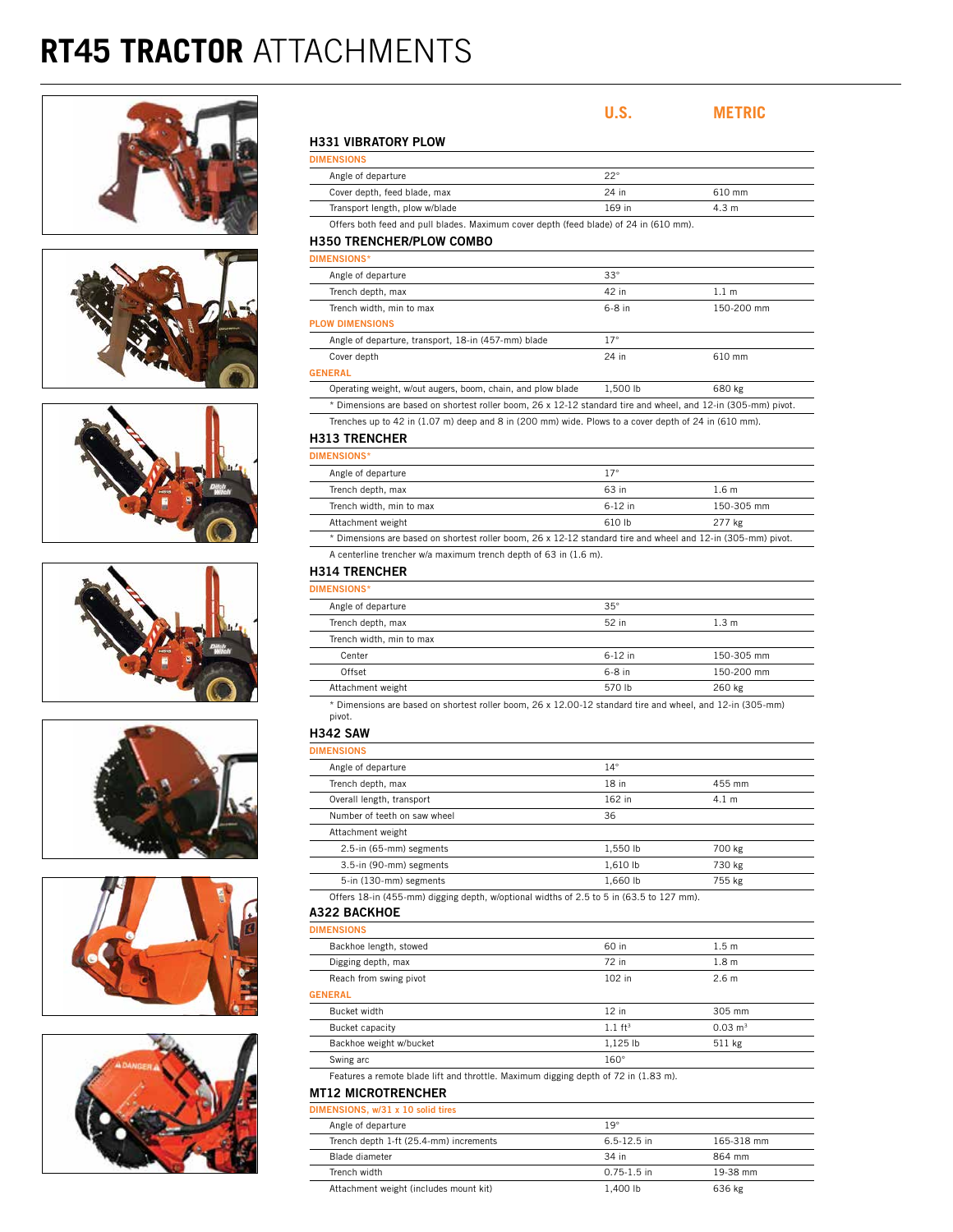## **RT45 TRACTOR** SPECIFICATIONS

|      | U.S.     | <b>METRIC</b>    |  |
|------|----------|------------------|--|
|      | 86 in    | $2.18$ m         |  |
| (L2) | 155 in   | 3.9 <sub>m</sub> |  |
|      | 64 in    | 1.6 <sub>m</sub> |  |
|      | 3,240 lb | 1470 kg          |  |

Wheelbase  $(L4)$  48 in 1.22 m Spoil discharge reach, min to max 17-20 in 430-510 mm Tread (W4) 1.2 m

|  |  |  | $\sim$ |  |
|--|--|--|--------|--|
|  |  |  |        |  |
|  |  |  |        |  |

DIMENSIONS\* Height (H1) Length, transport Width (W2) Basic unit weight

| Ground clearance, min         | $7$ in                                                                                                                | 180 mm                                                                                                                         |  |
|-------------------------------|-----------------------------------------------------------------------------------------------------------------------|--------------------------------------------------------------------------------------------------------------------------------|--|
| <b>POWER</b>                  |                                                                                                                       |                                                                                                                                |  |
| Engine                        | Deutz® D2.9 L4                                                                                                        |                                                                                                                                |  |
| Fuel                          | Diesel                                                                                                                |                                                                                                                                |  |
| Cooling medium                | Water                                                                                                                 |                                                                                                                                |  |
| Injection                     | Direct                                                                                                                |                                                                                                                                |  |
| Aspiration                    | Natural                                                                                                               |                                                                                                                                |  |
| Number of cylinders           | 4                                                                                                                     |                                                                                                                                |  |
| Displacement                  | 177 in <sup>3</sup>                                                                                                   | 2.9L                                                                                                                           |  |
| Bore                          | 3.6 <sub>in</sub>                                                                                                     | 92 mm                                                                                                                          |  |
| Stroke                        | $4.3$ in                                                                                                              | 110 mm                                                                                                                         |  |
| Gross power                   | 49 hp                                                                                                                 | 36.5 kW                                                                                                                        |  |
| Rated speed                   | 2,600 rpm                                                                                                             |                                                                                                                                |  |
| Emissions compliance          | FPA Tier 4                                                                                                            | EU Stage IIIA                                                                                                                  |  |
| <b>POWER TRAIN</b>            |                                                                                                                       |                                                                                                                                |  |
| Ground drive transmission     |                                                                                                                       | Hydrostatic drive, infinitely variable from<br>zero to maximum, foot-pedal and hand-<br>lever operated speed/direction control |  |
| <b>Differentials</b>          | Dana Model 44, limited slip;<br>Dana Model 60, limited slip                                                           |                                                                                                                                |  |
| Parking brake                 | Disc, hand-operated                                                                                                   |                                                                                                                                |  |
| Service brake                 | Ground drive speed/direction control<br>brakes machine hydraulically when moved<br>to neutral position                |                                                                                                                                |  |
| Attachment drive transmission | Hydrostatic, lever operated, speed<br>infinitely variable from zero to maximum<br>forward with limited stroke reverse |                                                                                                                                |  |
| Trencher drive transmission   | Hydrostatic                                                                                                           |                                                                                                                                |  |

\* Dimensions are based on H313 attachment and shortest roller boom length, 26 x 12-12 standard tire and wheel, and 12-inch pivot. \*\* Operating weight based on H313 attachment, longest roller boom, heaviest chain, 175 lb

operator, and 26 x 12-12 tires.

Specifications are general and subject to change without notice. If exact measurements are<br>required, equipment should be weighed and measured. Due to selected options, delivered<br>equipment may not necessarily match that sho



|                                                      | U.S.                               | <b>METRIC</b>        |
|------------------------------------------------------|------------------------------------|----------------------|
| <b>OPERATION**</b>                                   |                                    |                      |
| Forward speed, max                                   | 4.7 mph                            | 7.6 km/h             |
| Reverse speed, max                                   | $2.7$ mph                          | $4.4$ km/h           |
| Vehicle clearance circle                             |                                    |                      |
| Front steer only                                     | 28 ft                              | 8.5 m                |
| Coordinated steer                                    | 20 ft                              | 6.1 <sub>m</sub>     |
| Digging chain speed, max<br>(2,600 rpm engine speed) | 460 fpm                            | $140$ m/min          |
| Operating weight                                     | 5,375 lb                           | 2438 kg              |
| Headshaft speed, max                                 |                                    |                      |
| (2,600 rpm engine speed)                             | 233 rpm                            |                      |
| <b>HYDRAULIC SYSTEM @ 2,600 RPM</b>                  |                                    |                      |
| Ground drive pump capacity                           | 31.5 gpm                           | 119 I/min            |
| Ground drive pump relief pressure                    | 3,650 psi                          | 252 bar              |
| Attachment drive                                     |                                    |                      |
| Trencher                                             | 5,000 psi                          | 345 bar              |
| Plow/saw                                             | 3,750 psi                          | 259 bar              |
| Attachment pump capacity                             | 31.5 gpm                           | 119 I/min            |
| Auxiliary pump capacity                              | 11.5 gpm                           | 44 I/min             |
| Auxiliary pump relief pressure                       | 2,100 psi                          | 145 bar              |
| <b>NOISE LEVEL</b>                                   |                                    |                      |
| Operator                                             | 96 dBA sound pressure per ISO 6394 |                      |
| Exterior                                             | 108 dBA sound power per ISO 6393   |                      |
| <b>FLUID CAPACITIES</b>                              |                                    |                      |
| Fuel tank                                            | 13 gal                             | 49 L                 |
| Engine oil                                           | $6.4$ qt                           | 6.1 L                |
| Hydraulic system                                     | 13 gal                             | 49 L                 |
| Hydraulic reservoir                                  | 9.5 gal                            | 36 L                 |
| Coolant                                              | 3 gal                              | 11L                  |
| <b>BACKFILL BLADE</b>                                |                                    |                      |
| Blade width                                          | 64 in                              | 1.6 <sub>m</sub>     |
| Blade height                                         | 14 in                              | 355 mm               |
| Lift height, above ground                            | 12 in                              | 300 mm               |
| Blade drop, below ground                             | 8 in                               | 200 mm               |
| Swing angle, max                                     |                                    |                      |
| Left/right                                           | $28^\circ$                         |                      |
| Tilt angle                                           |                                    |                      |
| Up/down                                              | $11^{\circ}$                       |                      |
| <b>TIRES/PRESSURE</b>                                |                                    |                      |
| 26 x 12-12, 4-ply bar lug                            | 1,780 lb @ 20 psi                  | 807 kg @ 1.40<br>bar |
| 29 x 12.50-15, 8-ply bar lug<br>(optional)           | 2,150 lb @ 30 psi                  | 975 kg @ 2.07<br>bar |
| BATTERY                                              |                                    |                      |
| Group                                                | 26/26R/70                          |                      |
| SAE reserve capacity rating                          | 165 min                            |                      |
| Cold crank rating @ $0^{\circ}$ F (-18 $^{\circ}$ C) | 850 amps                           |                      |
| Auxiliary power outlet                               | 12V, 5 amps                        |                      |